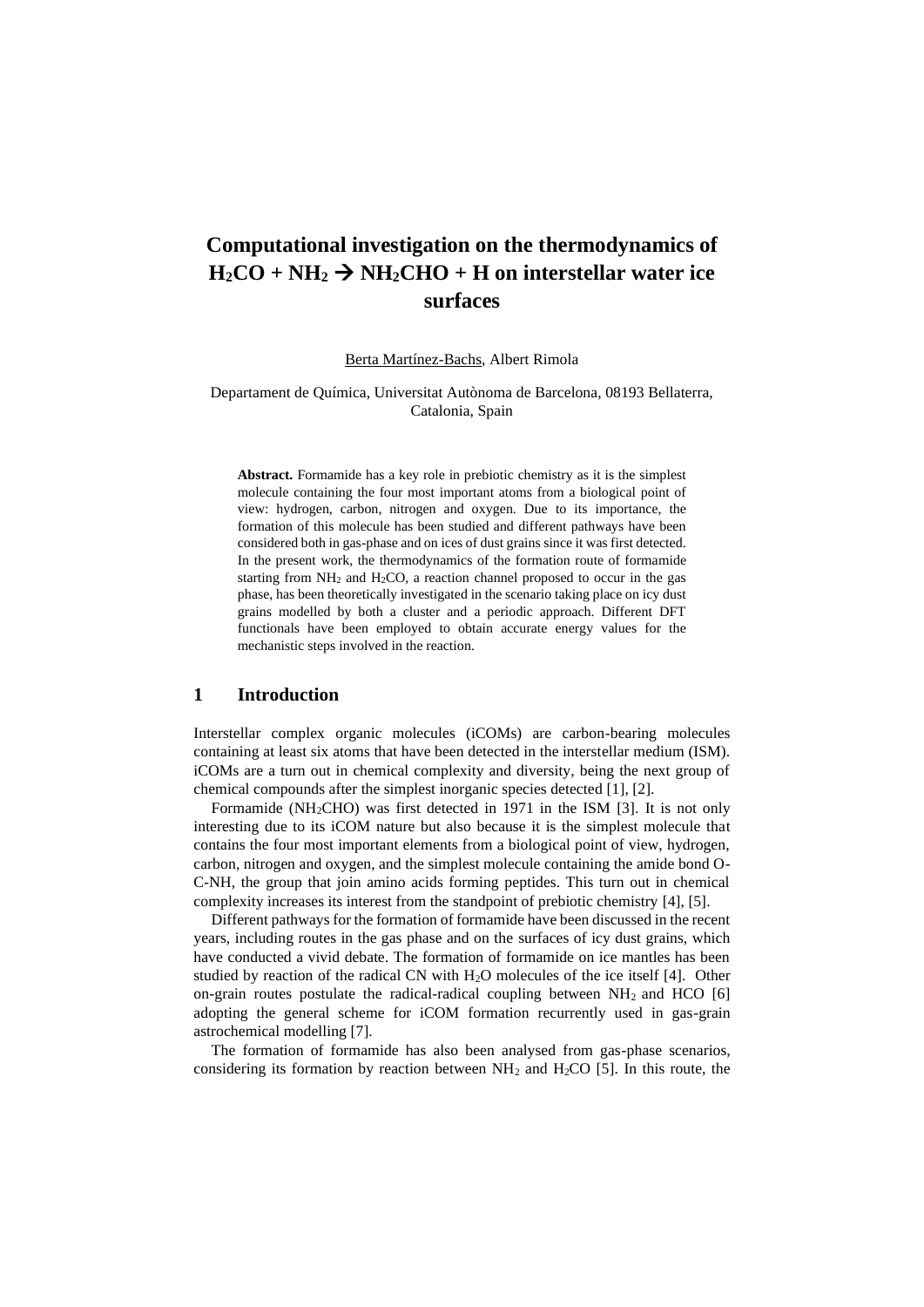pathway goes through the formation of a radical intermediate  $NH<sub>2</sub>CH<sub>2</sub>O$  which dissociates to give formamide and hydrogen, i.e.,:

#### $NH_2 + CH_2O \rightarrow NH_2CH_2O \rightarrow NH_2CHO + H$

In this mechanism, the intermediate was found to be the most stable species, i.e., the energetics of the overall reaction are disfavoured because the products are more unstable than the intermediate. However, since the reaction is associated with the release of a H atom, kinetic calculations based on the RRKM approach indicated a relatively fast overall reaction highlighting its feasibility in the ISM. This formation route, however, has not been considered on the ice mantles. Interestingly, the interaction of the reactive species with the surfaces can modify the energetic features of the reactions, by increasing/decreasing the energy barriers and favouring/disfavouring their thermodynamics.

In this work, we address this formamide formation route occurring on interstellar water ice mantles considering only its thermodynamics, that is, accounting for the relative energies of the different minima stationary points (i.e., the reactants, the intermediate and the products). This has been studied by means of quantum chemical calculations according to different situations: in the absence of water ice and in their presence in order to determine whether water ice infers any influence on the energetics of the reaction. Water ice surfaces have been modelled using two different approaches: a cluster consisting of three water molecules, and a periodic water ice surface of a crystalline system. For all the cases, different DFT methods have been employed to check their accuracy with the goal to identify the most accurate one (with respect to CCSD(T) results), which will be used in future studies including the kinetics aspects.

#### **2 Methods**

Molecular calculations have been performed with the Gaussian16 software package, while periodic simulations with the CRYSTAL17 program. Both codes use gaussian functions centred to the atoms as basis set, in this way ensuring a reasonable comparison of the results.

For both molecular and periodic calculations, the formation of formamide has been analysed by optimising the structures of the reactants, intermediate and products. The following DFT functionals have been used in these geometry optimisations: the pure gradient generalized approximations (GGA) PBE, the non-local B3LYP hybrid functional that includes a 20% of exact exchange in its definition, and the meta-hybrid M06-2X functional, which incorporate a 45% of exact exchange. To take into account dispersive forces, for all the DFT functionals, the D3-based Grimme's correction term was added: for B3LYP and PBE the D3 Becke-Johnson (D3(BJ)) correction, while for M06-2X the zero-damping (D3), since the BJ parameters are not computed for this functional [8]–[13]. The basis sets used among these DFT calculations were: 6-  $311+G(d,p)$  for molecular systems, and 6-311G\* for periodic systems.

Coupled Cluster (CC) is a family of the most accurate methods in quantum chemistry, but due to their extremely cost they can only be applied to small systems [14]. In this study, the CCSD(T) method, a truncated CC with first and second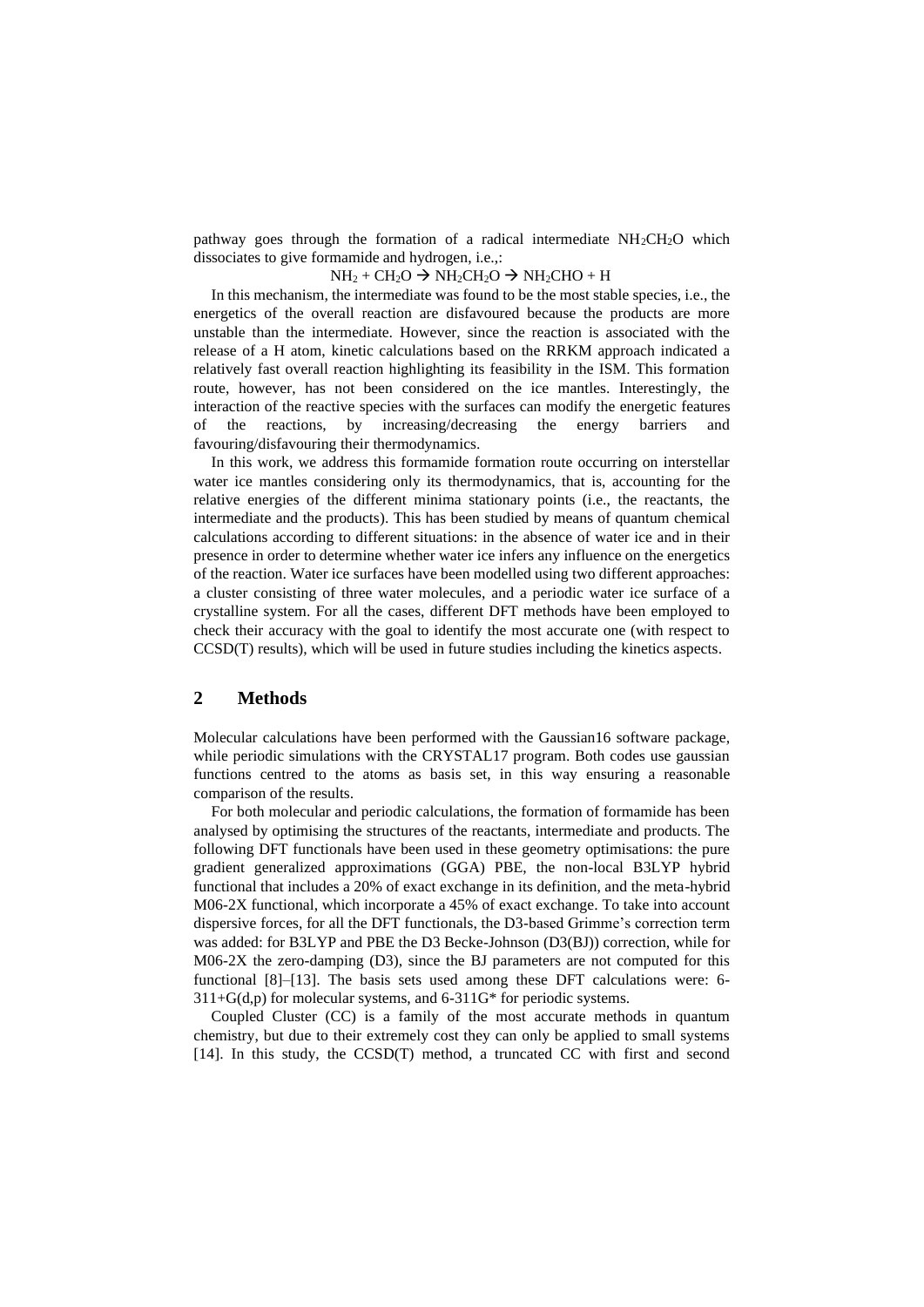excitations and the third ones added perturbatively, has been used to compute single point energy calculations on the DFT optimized geometries for the systems in the absence of water ice and in the presence of the 3-water cluster model. For these calculations the Dunning aug-cc-pVTZ basis set has been used.

Truncated Coupled Cluster methods are the most accurate methods in quantum chemistry but due to its expensive cost they can only be applied to small systems. In this study CCSD(T) a truncated CC with first and second excitations and the third ones added perturbatively have been used to compute single point energy calculations of the optimized geometries with DFT functionals for the gas-phase scenario optimizations and the cluster model optimization. [14]

For the periodic calculations, additionally, the semi-empirical HF-3c method [15], which is based on the original HF combined with a MINIX basis set that include three corrections to alleviate the deficits caused by the approximations employed, was used to optimize the geometries. Subsequently, single point energy calculations on the HF-3c optimized geometries at the different DFT theory levels were carried out, the results of which were compared with those obtained at the full DFT level.

Interstellar water ice surfaces were modelled by adopting two different approaches: i) a cluster model made up by three water molecules, and ii) a crystalline periodic slab model. For this later case, the model is based on the crystalline P-ice structure. It has been generated by cutting out the P-ice 3D periodic bulk structure perpendicular to the [010] direction, resulting with the (010) slab surface model, which consists of twelve atomic layers (a thickness of 10.784 Å) [16], [17]. Additionally, different unit cells were considered aiming to study the effect of the lateral interactions between species belonging to adjacent cells: a 1x1cell, consisting of 24 water molecules (72 atoms), and a 2x2 cell, consisting of 96 water molecules (288 atoms).

## **3 Results**

As mentioned above, the reactants, intermediate and products geometries have been optimized on the absence and in the presence of water ice.

In the absence of ice models (namely, a gas-phase reaction), the reactants, the intermediate and the products were optimized using the three different DFT functionals mentioned above: B3LYP-D3(BJ), PBE-D3(BJ) and M06-2X-D3. Additionally, CCSD(T) single point energy calculations on all the DFT optimized geometries were performed to check the accuracy of the DFT methods.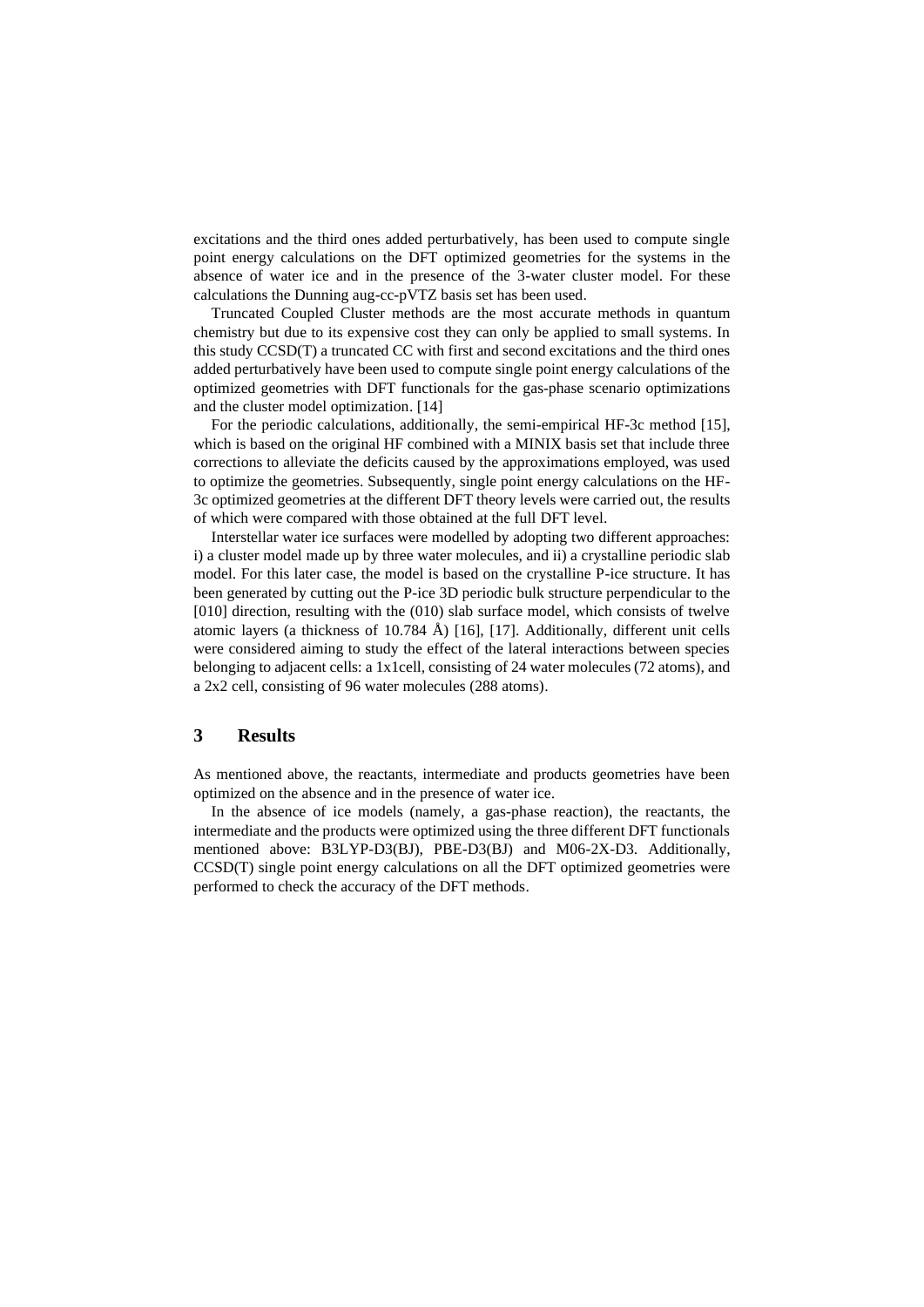

**Fig. 1.** Optimized structures of the reactants, intermediate and products of the studied reaction. Distances are in Å. Bare values correspond to those at B3LYP-D3(BJ), in brackets to those at PBE-D3(BJ) and in square brackets to those at M06-2X-D3. Atom color legend: red, O; blue, N; green, C white, H.

**Table 1.** Relative energies (in kJ/mol) of the stationary points with respect to the reactants for the reaction in absence of water ice computed at the different DFT functionals used for geometry optimizations and considering the single point energy calculation at CCSD(T).

| Geometry<br>optimization<br>functional |                  | B3LYP-D3(BJ) | PBE-D3(BJ)     |         | $M06-2X-D3$                 |         |
|----------------------------------------|------------------|--------------|----------------|---------|-----------------------------|---------|
| Single point<br>calculation            | B3LYP-<br>D3(BJ) | CCSD(T)      | PBE-<br>D3(BJ) | CCSD(T) | $M06-2X-$<br>D <sub>3</sub> | CCSD(T) |
| Reactants                              | 0.0              | 0.0          | 0.0            | 0.0     | 0.0                         | 0.0     |
| Intermediate                           | $-80.7$          | $-63.2$      | $-105.9$       | $-62.6$ | $-83.0$                     | $-63.8$ |
| Products                               | $-43.4$          | $-37.2$      | $-77.4$        | $-37.1$ | $-59.0$                     | $-37.3$ |

Figure 1 shows the optimized stationary points at these DFT methods. Table 1 reports their relative energies with respect to the reactants, including the single point CCSD(T) values. Significant differences can be observed in the relative energies between the three DFT functionals, although changes in geometries are almost insignificant, less than 0.1 Å. Indeed, all DFT results indicate the intermediate as the most stable species along the path with some significant differences between DFT energy values specially with PBE-D3(BJ) results. In contrast, CCSD(T) energy values are almost in perfect agreement irrespective of the optimized geometry level and underline a general trend: the intermediate species is more stable than the products, in line with published works [5].

Aiming to characterize this formation route on water ice mantles, as a first step, geometry optimizations of the stationary points on a water trimer have been performed adopting the three DFT methods, which were subsequently computed at CCSD(T). Results are shown in Figure 2 and Table 2.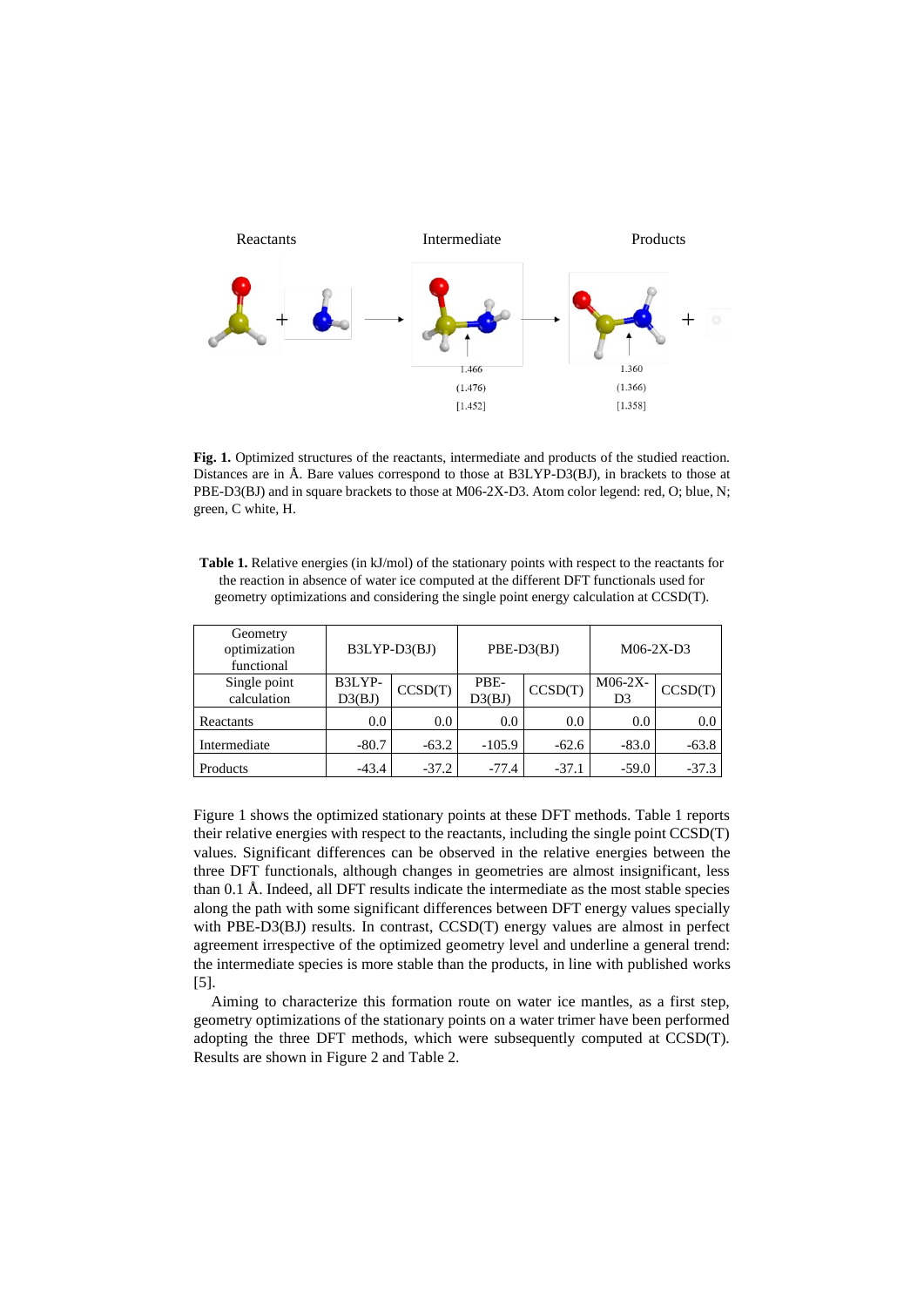

**Fig. 2**. Optimized structures of the reactants, intermediate and products of the studied reaction in the presence of a 3-H2O cluster. Distances are in Å. Bare values correspond to those at B3LYP-D3(BJ), in parenthesis to those at PBE-D3(BJ), and in brackets to those at M06-2X-D3.

| <b>Table 2.</b> Relative energies (in kJ/mol) of the stationary points with respect to the reactants for |
|----------------------------------------------------------------------------------------------------------|
| the reaction under study in the presence of a $3-H_2O$ cluster computed at the different DFT             |
| functionals and at CCSD(T) single point energy calculation on the DFT optimized geometries.              |

| Geometry<br>optimization<br>functional | B3LYP-D3(BJ)     |             | PBE-D3(BJ)     |             | $M06-2X-D3$                 |                   |
|----------------------------------------|------------------|-------------|----------------|-------------|-----------------------------|-------------------|
| Single point<br>calculation            | B3LYP-<br>D3(BJ) | <b>CCSD</b> | PBE-<br>D3(BJ) | <b>CCSD</b> | $M06-2X-$<br>D <sub>3</sub> | <b>CCSD</b><br>T) |
| Reactants                              | 0.0              | 0.0         | 0.0            | 0.0         | 0.0                         | 0.0               |
| Intermediate                           | $-64.1$          | $-53.5$     | $-92.6$        | $-32.8$     | $-74.4$                     | $-55.0$           |
| Products                               | $-39.8$          | $-37.0$     | $-72.9$        | $-37.3$     | $-51.3$                     | $-35.6$           |

In this scenario, regarding the geometry optimizations, significant differences are found between optimizations at B3LYP-D3(BJ) and M06-2X-D3 compared with those at PBE-D3(BJ). Indeed, in this later case H-bond interactions connecting the  $NH<sub>2</sub>CH<sub>2</sub>O$ species with the cluster are significantly shorter (by  $0.2 \text{ Å}$ ) than those computed at the other levels (see Figure 2). Despite these geometry differences, relative energies indicate now that the intermediate and the products present a more similar stability than in the gas-phase scenario, the former species being somewhat more stable. However, single point CCSD(T) results do not follow the general trend observed in the absence of water ice, in which the intermediate was the most stable species of the route. In PBE-D3(BJ) optimized geometries case, the situation is reversed, giving the products more stable than the intermediate (see Table 2).

Characterization of the energetic features of this mechanistic path has also been performed on a more realistic ice surface by adopting a periodic approach. In this case, the geometry optimizations have been performed on the crystalline (010) slab surface model of P-ice using the three different DFT functionals and the cost-effective HF-3c method.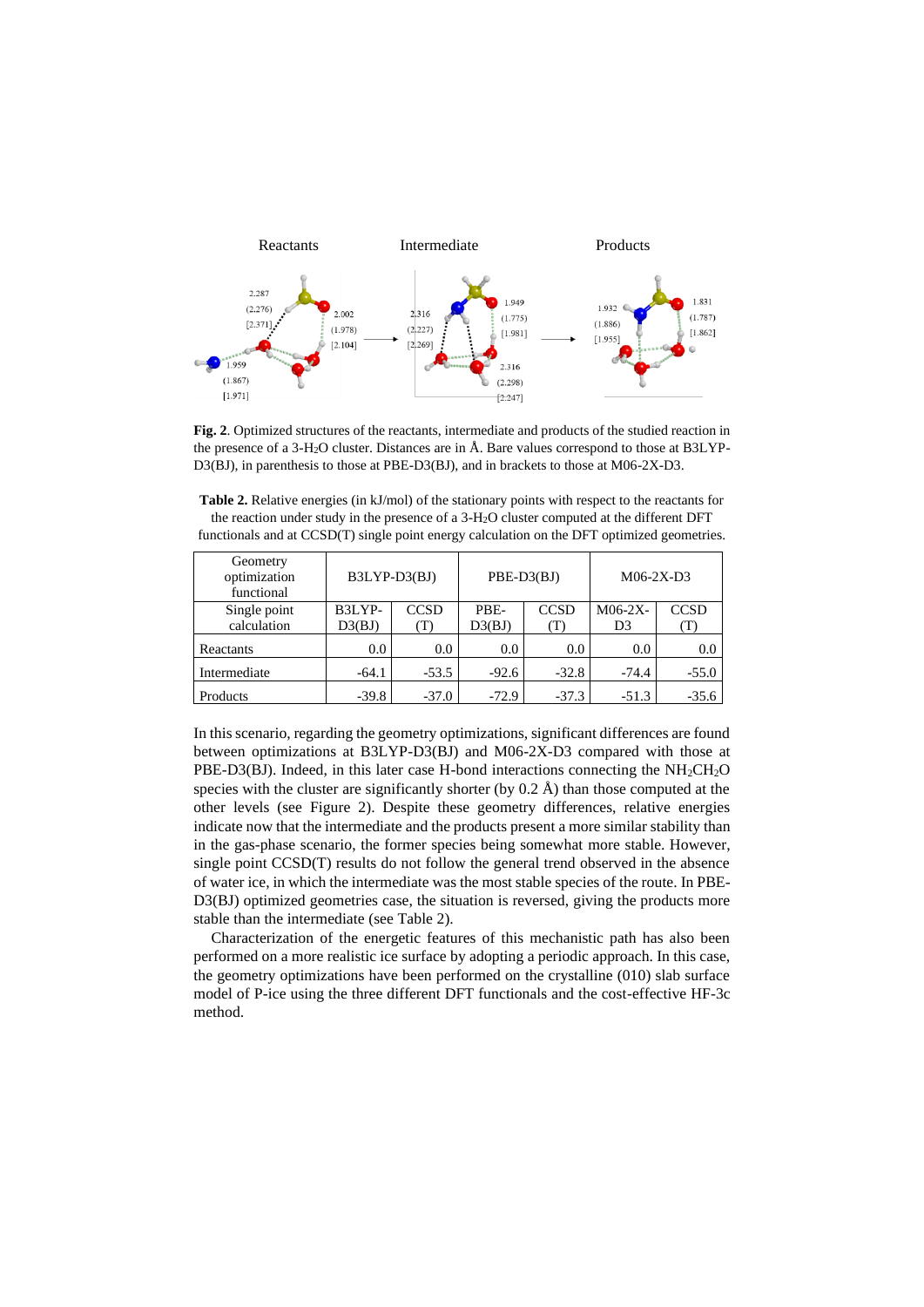

**Fig. 3**. Optimized structures of the reactants, intermediate and products of the studied reaction on the 1x1 crystalline water slab model. Distances are in  $\AA$ . Bare values correspond to those at B3LYP-D3(BJ), in parenthesis to those at PBE-D3(BJ), in brackets to those at M06-2X-D3 and in italics to those at HF-3c.

**Table 3.** Relative energies (in kJ/mol) of the stationary points with respect to the reactants for the reaction under study on the 1x1 crystalline slab model computed at the different DFT functionals and at the HF-3c level and considering the single point energy calculation at the different DFT functionals on the optimized HF-3c geometries.

| Geometry<br>optimization<br>functional | B3LYP-<br>D3(BJ) | PBE-<br>D3(BJ) | $M06-2X-$<br>D <sub>3</sub> |          |                  | $HF-3c$        |                             |
|----------------------------------------|------------------|----------------|-----------------------------|----------|------------------|----------------|-----------------------------|
| Single point<br>calculation            | B3LYP-<br>D3(BJ) | PBE-<br>D3(BJ) | $M06-2X-$<br>D <sub>3</sub> | $HF-3c$  | B3LYP-<br>D3(BJ) | PBE-<br>D3(BJ) | $M06-2X-$<br>D <sub>3</sub> |
| Reactants                              | 0.0              | 0.0            | $0.0\,$                     | 0.0      | 0.0              | 0.0            | 0.0                         |
| Intermediate                           | $-19.1$          | $-42.4$        | $-26.1$                     | $-113.6$ | $-15.7$          | $-34.6$        | $-31.8$                     |
| Products                               | $-24.9$          | $-22.2$        | $-45.9$                     | 86.0     | $-18.4$          | $-59.8$        | $-38.3$                     |

Optimized geometries of the stationary points on the 1x1 crystalline slab model are shown in Figure 3 and the computed energetics are reported in Table 3. Considering the energy values obtained with the three DFT functionals, it can be underlined that the B3LYP-D3(BJ) and the M06-2X-D3 functionals present the products as the most stable structures (see Table 3), predicting accordingly the reactions as exoergic processes. In contrast, this is not observed for the PBE-D3(BJ) functional, which is attributed to an overstabilization of the spin delocalization in the intermediate structures (usually in GGA functionals), as the spin density on the O atom of  $NH<sub>2</sub>CH<sub>2</sub>O$  is 0.35 while for the other two functionals almost all the spin density is on the O atom.

Although HF-3c optimized geometries are in good agreement with DFT functionals, energy values are dramatically different, providing reaction energies largely endoergic. This is indicative that HF-3c is a very good cost/effective method for geometry optimizations but not for computing energetics. For this reason, single point energy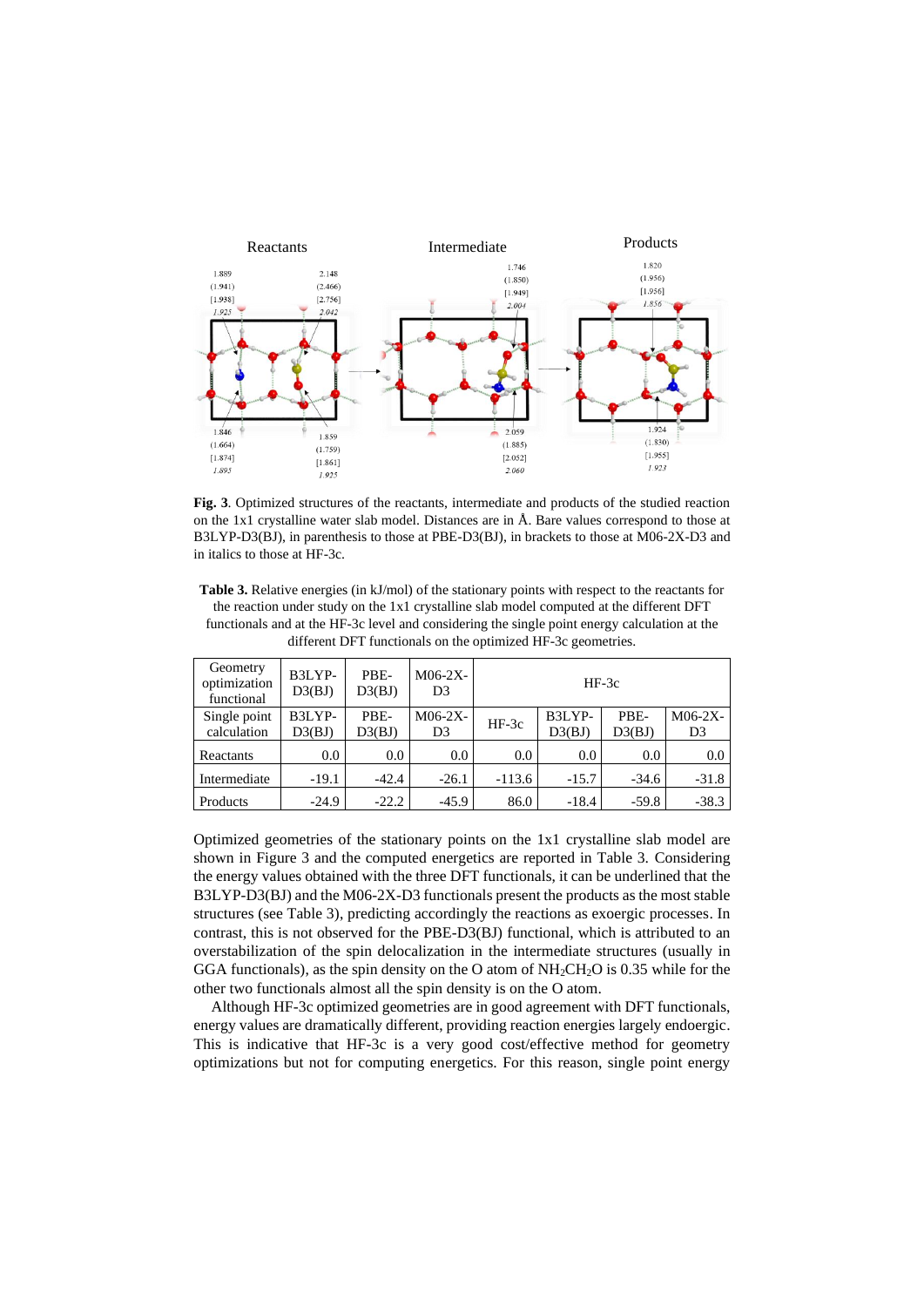calculations with the three DFT functionals have been carried out on the optimized HF-3c geometries. Obtained results clearly indicate that the reaction is exoergic, in which products is the most stable species, with no exception. Thus, these results indicate that the presence of water ice surfaces reverts the thermodynamics compared with the gas phase situation. This is probably due to the fact that the products ( $NH<sub>2</sub>CHO + H$ ) are stabilised by favourable interactions with the surface (namely, H-bonds and dispersion), which are absent under strict gas-phase conditions. However, it is worth mentioning that the computed energetic values are significantly dependent on the functional method, in which the stability of the intermediate as well as the exoergicity of the processes follows the trend of (from more to less)  $PBE-D3(BJ) > M06-2X-D3 >$ B3LYP-D3(BJ). The significant stabilization of the intermediates and products exhibited by the PBE-D3(BJ) functional is probably due to its propensity to stabilize electron delocalized situations, as mentioned above. These results, additionally, indicate that, although energy values of HF-3c method are actually unreliable, performing DFT single point energy calculations on the HF-3c optimized geometries is a robust approach to obtain accurate results.

Finally, to assess possible lateral interaction effects between species belonging to adjacent cells (caused by the small unit cell size of the slab model), calculations on a slab model with a 2x2 unit cell (obtained by increasing by a factor 2 the *a* and *b* cell parameters) have been performed. In this case, to speed up the calculations, we optimized the systems at HF-3c followed by DFT single point calculations on them. Optimized geometries of the stationary points are shown in Figure 4 and the energetic values in Table 4.



**Fig. 4**. HF-3c optimized structures of the reactants, intermediate and products of the studied reaction in on the 2x2 crystalline water slab model. Distances are in Å.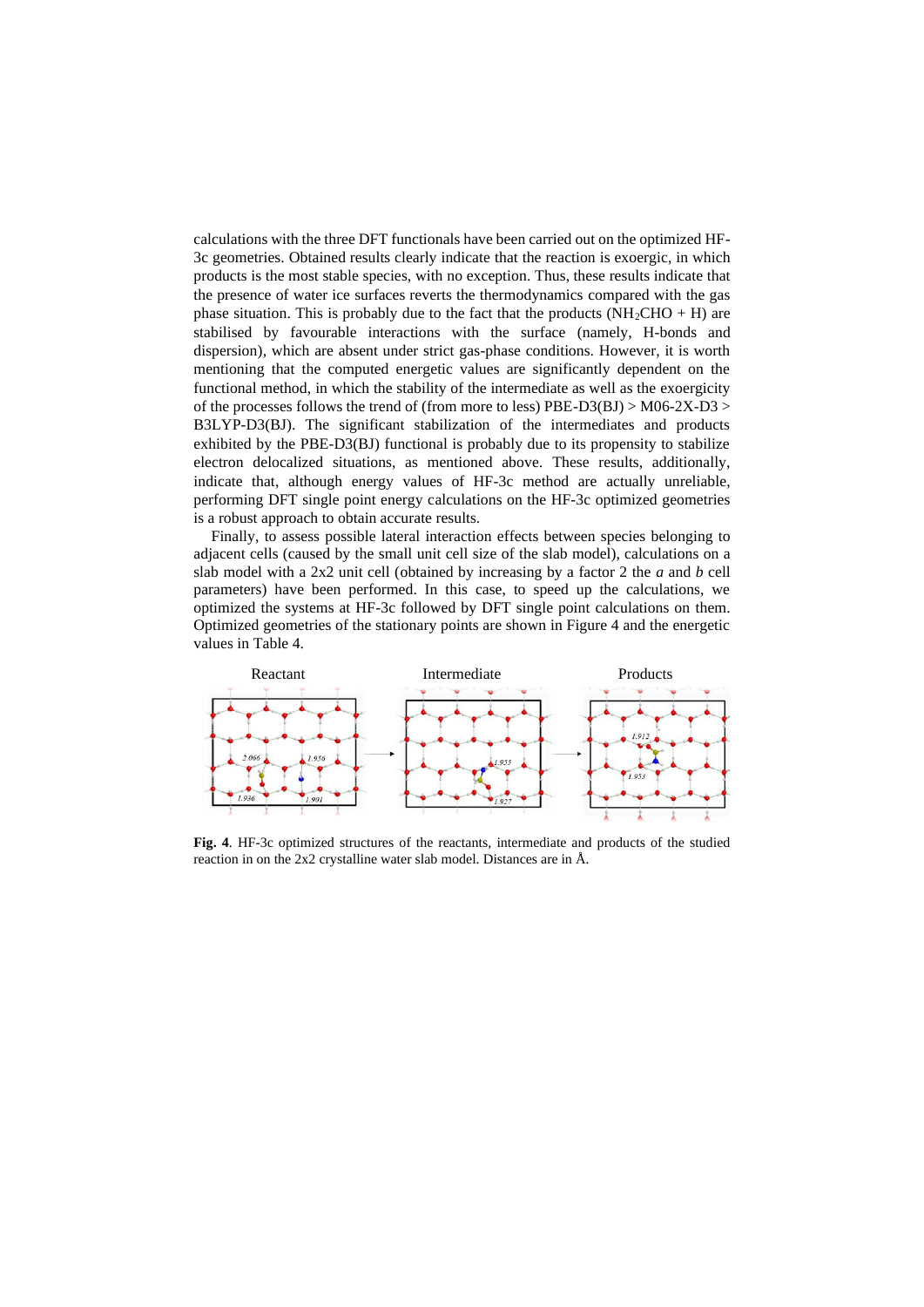**Table 4.** Relative energies (in kJ/mol) of the stationary points with respect to the reactants for the studied reaction on the 2x2 crystalline slab model computed by considering single point energy calculations with the HF-3c method for geometry optimizations and considering DFT single point energy calculations on the HF-3c optimized geometries. Energetics calculated at HF-3c are also shown.

| Single point<br>calculation | $HF-3c$  | B3LYP-D3(BJ) | $PBE-D3(BJ)$ | $M06-2X-D3$ |
|-----------------------------|----------|--------------|--------------|-------------|
| Reactants                   | 0.0      | 0.0          | 0.0          | 0.0         |
|                             |          |              |              |             |
| Intermediate                | $-115.6$ | $-15.5$      | $-35.0$      | $-26.8$     |
|                             |          |              |              |             |
| Products                    | 85.4     | $-19.0$      | $-50.1$      | $-36.3$     |

As far as the geometries is concerned, no significant changes have been observed when they are compared (at HF-3c only) with those on the 1x1 crystalline slab model, variations being less than  $0.1 \text{ Å}$ . In the same way, computed energetics are also in line with those computed by adopting the 1x1 unit cell, all the cases indicating the products as the most stable species. Additionally, the trend of exoergicity of the reaction as a function of the DFT methods is kept. Accordingly, we can conclude that there are no lateral interaction effects and thus the 1x1 crystalline slab model is large enough to study the thermodynamics of this reaction by employing a periodic approach.

# **4 Conclusions**

In this contribution, theoretical results relative to the formation of formamide by adopting the reaction of  $NH_2 + H_2CO \rightarrow NH_2CHO + H$ , which has been proposed to be a main synthetic route in the gas-phase, has been computed considering that it occurs on interstellar water ice surfaces. Water ice surfaces have been represented by modelled by adopting two different approaches: a water cluster consisting of three water molecules and a periodic surface of a crystalline water slab in which both 1x1 and 2x2 unit cell sizes have been used.

Simulations in absence of water ice and in the presence of the 3-H2O cluster model, have been performed using three different DFT functionals (B3LYP-D3(BJ), PBE-D3(BJ) and M06-2X-D3), in which, to check their accuracy, CCSD(T) single point energy calculations have been performed on the DFT optimized geometries. Simulations on the periodic 1x1 crystalline surface model, the same DFT methods have been performed, in which the semi-empirical HF-3c method has also been used to optimize the geometries followed by DFT single point calculations. On the periodic 2x2 crystalline model, this later methodology was only used to speed up the calculations.

In absence of water ice and in the presence of the 3-H2O cluster model the overall reaction is predicted to be endoergic, as the NH<sub>2</sub>CH<sub>2</sub>O intermediate is more stable than the NH<sub>2</sub>CHO + H products. In contrast, on both the  $1x1$  and  $2x2$  periodic surfaces, for B3LYP-D3(BJ) and M06-2X-D3 results show that the final products are more stable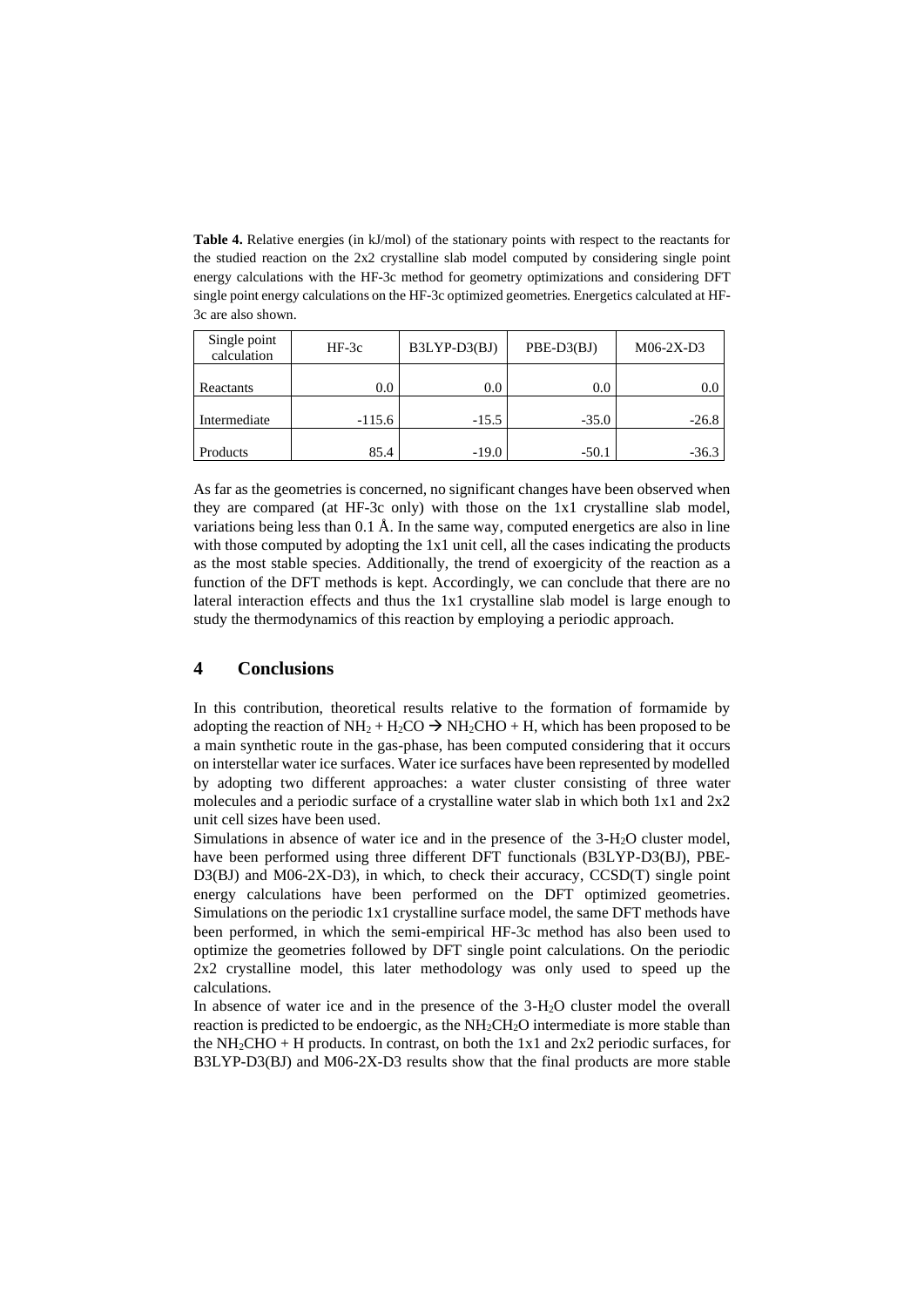than the intermediate species, indicating that the presence of the water surfaces revert the energetic trends observed in the gas phase and in the presence of the  $3-H<sub>2</sub>O$  cluster. This is because the extended surfaces provide an extra-stability to the products due to the intermolecular forces (i.e., H-bond and dispersion) established with the "NH<sub>2</sub>CH<sub>2</sub>O+ H" species. Interestingly, this is not observed in PBE-D3(BJ) results because the functional, due to its definition as GGA functional, over stabilizes the intermediate species due to its propensity to favour electron delocalized situations.

Finally, the energetics provided by the HF-3c method are dramatically inaccurate. However, optimized geometries are similar to those at the DFT level and accordingly results from DFT single point energy calculations are very similar to those at full DFT level. Moreover, the unit cell size does not affect the results (i.e., those for the 1x1 and 2x2 unit cells are similar) and accordingly lateral interactions (if present) are not significant in the 1x1 unit cell, both surface models providing accurate thermodynamics for formamide formation on interstellar water icy grains.

This project has received funding from the European Research Council (ERC) under the European Union's Horizon 2020 research and innovation programme (grant agreement No. 865657) for the project "Quantum Chemistry on Interstellar Grains" (QUANTUMGRAIN). MINECO (project CTQ2017-89132-P) DIUE (project 2017SGR1323) are acknowledged for financial support. A.R. is indebted to the "Ramón y Cajal" program.

#### **References**

- [1] C. Ceccarelli *et al.*, "Seeds Of Life In Space (SOLIS): The Organic Composition Diversity at 300-1000 au Scale in Solar-type Star-forming Regions \*," *Astrophys. J.*, vol. 850, p. 176, 2017, doi: 10.3847/1538-4357/aa961d.
- [2] E. Herbst and E. F. van Dishoeck, "Complex Organic Interstellar Molecules," *Annu. Rev. Astron. Astrophys.*, vol. 47, no. 1, pp. 427–480, 2009, doi: 10.1146/annurev-astro-082708-101654.
- [3] R. H. Rubin, G. W. . J. Swenson, R. C. Benson, H. L. Tigelaar, and W. H. Flygare, "Microwave Detection of Interstellar Formamide," *Astrophys. J.*, vol. 169, p. L39, Oct. 1971, doi: 10.1086/180810.
- [4] A. Rimola *et al.*, "Can Formamide Be Formed on Interstellar Ice? An Atomistic Perspective," *ACS Earth Sp. Chem.*, vol. 2, no. 7, pp. 720–734, Jul. 2018, doi: 10.1021/acsearthspacechem.7b00156.
- [5] V. Barone *et al.*, "Gas-phase formation of the prebiotic molecule formamide: Insights from new quantum computations," *Mon. Not. R. Astron. Soc. Lett.*, vol. 453, no. 1, pp. L31–L35, 2015, doi: 10.1093/mnrasl/slv094.
- [6] J. Enrique-Romero, A. Rimola, C. Ceccarelli, P. Ugliengo, N. Balucani, and D. Skouteris, "Reactivity of HCO with CH3 and NH2 on Water Ice Surfaces. A Comprehensive Accurate Quantum Chemistry Study," *ACS Earth Sp. Chem.*, vol. 3, no. 10, pp. 2158–2170, 2019, doi: 10.1021/acsearthspacechem.9b00156.
- [7] R. T. Garrod and E. Herbst, "Formation of methyl formate and other organic species in